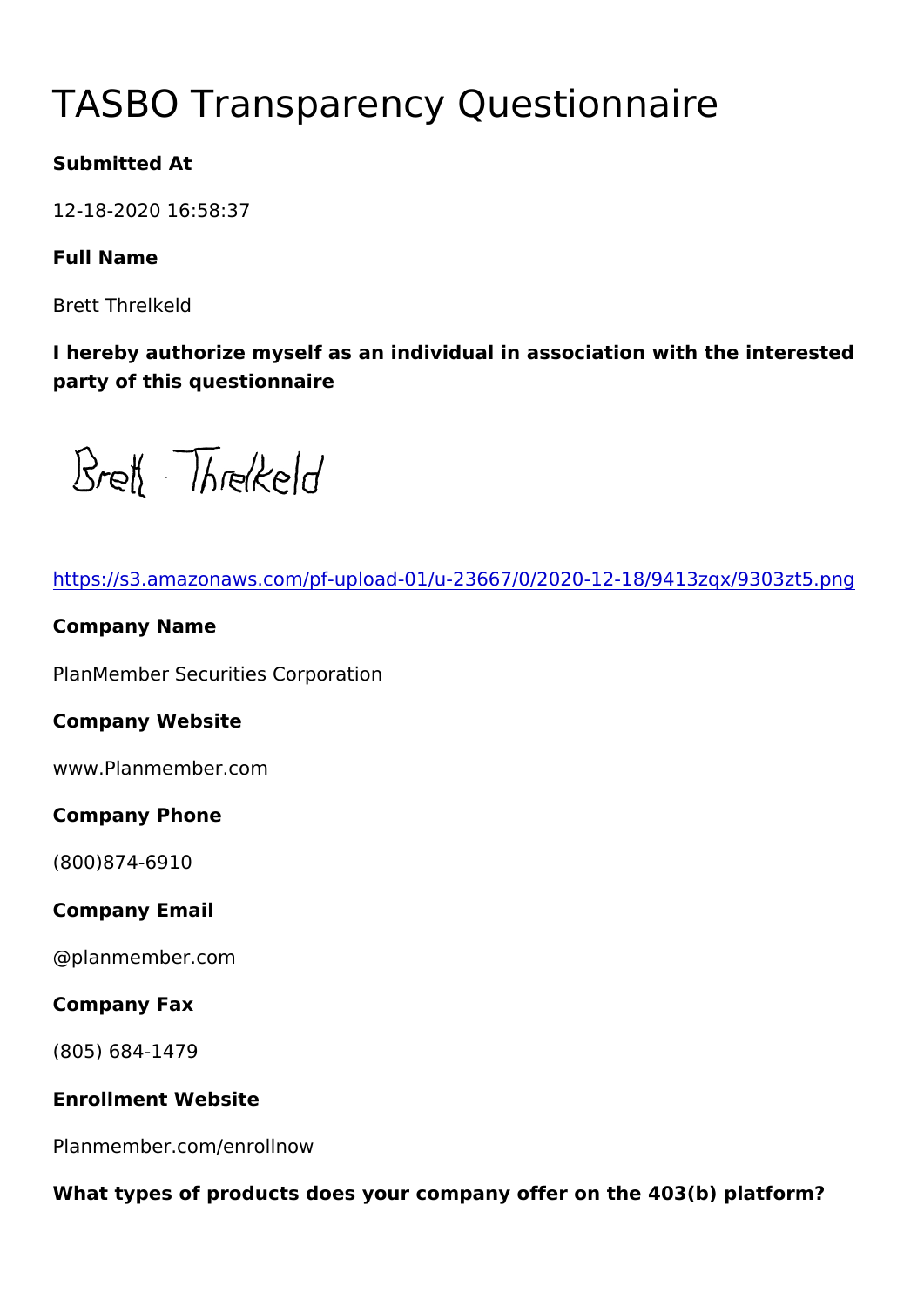Mutual Funds Platform, Fixed Annuities

# **What are your 403(b) Assets Under Management?**

\$2B-4B

**What is your rating?** 

None

**Is your organization licensed by Texas Department of Insurance (TDI)?**

Yes

**Is your organization in compliance with minimum capital and surplus requirements, including applicable risk-based capital and surplus requirements prescribed by rules adopted by TDI and supporting documentation?**

Yes

**As of 9/1/2019, do you agree to offer and sell only products that met former Teacher Retirement System of Texas (TRS) Requirements as of 9/1/2019?**

Yes

**Has your organization ever been petitioned into bankruptcy or insolvency in the last 10 years?**

No

**Has your organization or any of its officers been cited, or reprimanded by any regulatory agency within the past ten years?**

No

## **What enrollment options does your company offer?**

Online, Phone, In-person enrollment.

## **How are clients able to make changes to their accounts?**

Online, Phone

**Do you offer specific investment advice to individual 403(b) account holders?**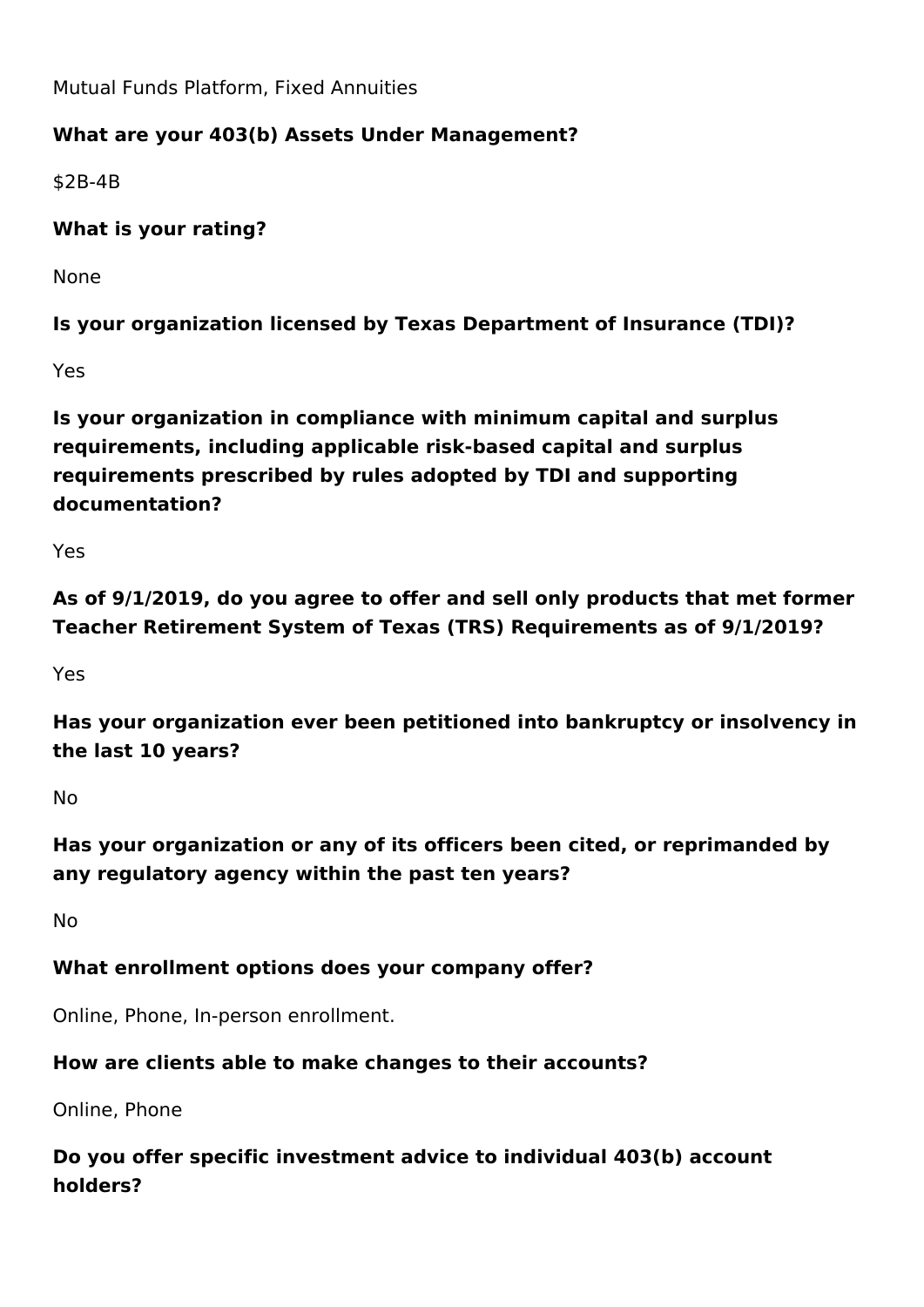**Does your organization have experience in providing 403(b) qualified investment products and have a specialized department dedicated to the service of 403(b) qualified investment products?**

Yes

**Does your organization require that each of its representatives are properly licensed and qualified, by training and continuing education, to sell and service the company's eligible qualified investments?** 

Yes

**Does your sales force consist of captive agents or brokers?**

Brokers

**If your organization uses commissioned sales representatives, will you commit to limit the number of representatives working with a particular school district? If so what will this limitation be (e.g., no more than X, X number of representatives per Y number of employees, etc.)?**

PlanMember 's Representatives include both salaried employees and commissionbased investment advisors.

PlanMember respects all rules established by individual plan sponsors and as such manages Regional Retirement Director staffing accordingly. Additionally, PlanMember strives to maintain optimal staffing to provide excellent service for district employees balanced with operating efficiently such that typically there is not more than one Regional Retirement Director serving each employer work site.

# **What products do you currently actively offer?**

Mutual Funds- Platform Access, Fixed Annuities

## **Do you allow loans?**

No

**Share Class**

Institutional

# **What is your management fee?**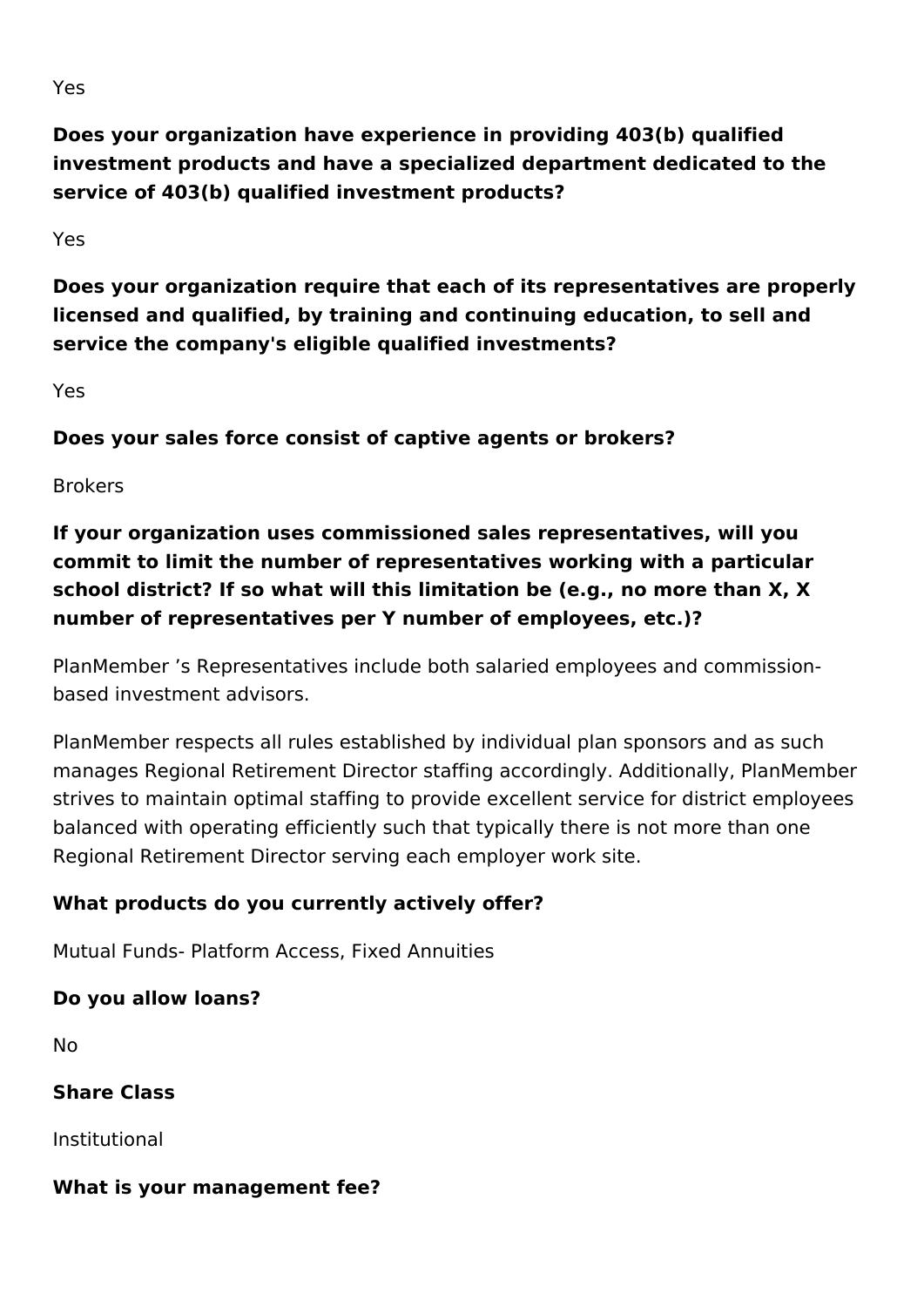PlanMember's Participant Choice program provides access to over 70 mutual funds from six different fund families. All these funds are offered as either Retirement Share Class or Institutional Share Class. Management fees vary by fund. For more information, go to planmember.com/programinfo.

## **What are your Distribution and/or service 12b-1 Expenses?**

Distribution and 12b-1 fees vary by fund and share class. An annual asset-based service fee will apply as well as other internal expenses and fees of the fund. For more information, go to planmember.com/programinfo.

## **What are your Other Fees & Expenses?**

PlanMember charges a \$50 annual account service fee, as well as a 0.35% annual custodial fee, charged quarterly.

## **What are your Acquired Fund Fees & Expenses?**

Not applicable.

#### **Do you allow loans?**

Yes

## **If yes, what is your Loan Fixed Dollar Fee?**

There is a one-time loan set-up fee of \$100 for each loan.

## **If yes, what is your Loan Interest Rate?**

3.00%.

#### **If yes, who keeps the interest?**

Client

## **Do you have any other transaction fees?**

TPA Transfer or Exchange Fee, Wire Fees, Mailing Fees, Account research fee: \$25 for requests that include pre-2007 account data. Insufficient funds fee (loan payments or periodic investments): \$35. Stop payment due to insufficient funds: \$50. Signature guarantee fee: \$25. Paper deliver of trade confirmations: \$1.00 for each trade confirmation. Paper delivery of quarterly account statements: \$2.50 for each account statement. Electronic delivery of trade confirmations, quarterly account statements, tax documents and account disclosure documents: \$0. Paper delivery of applicable year-end tax forms: \$0.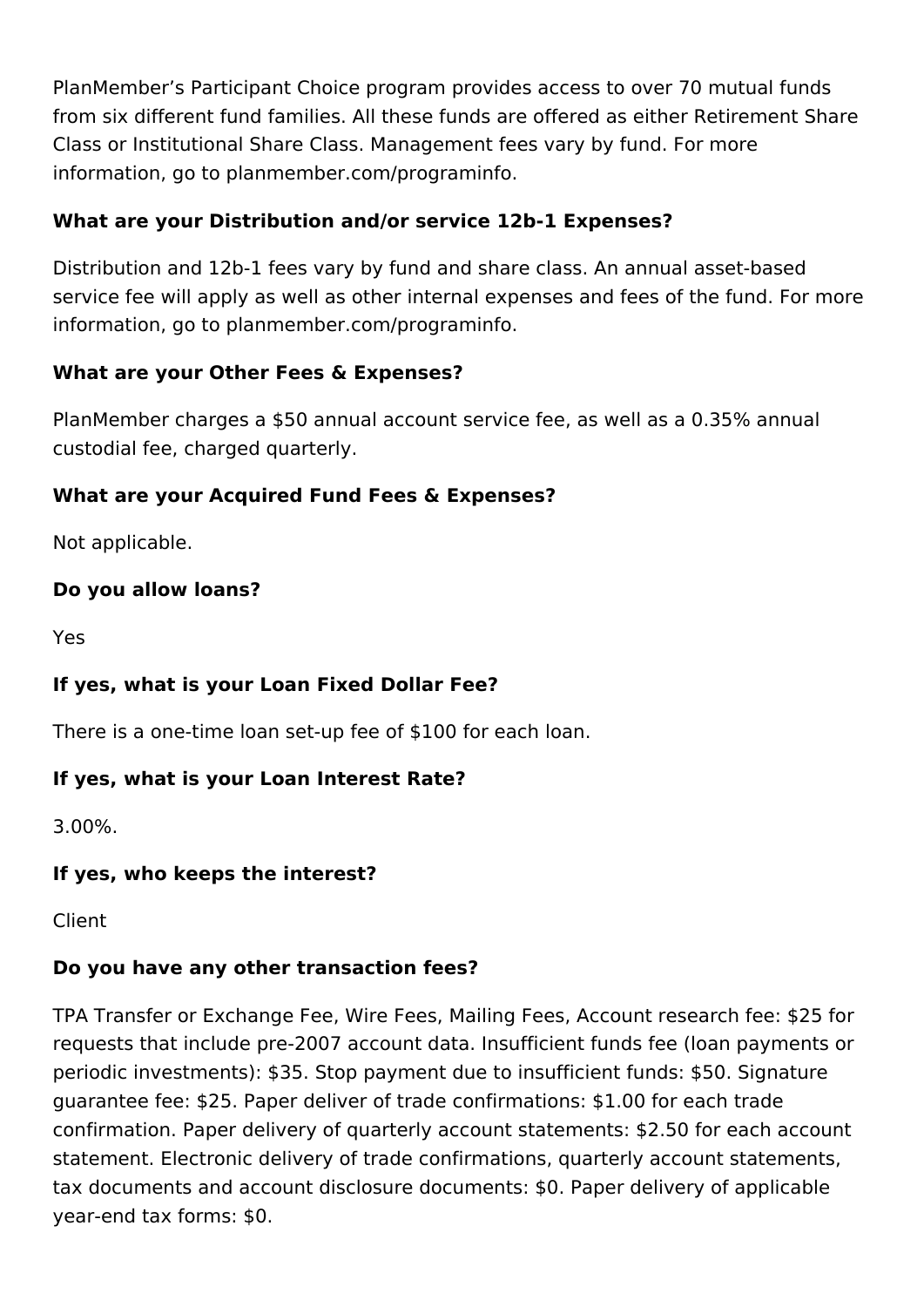#### **Do you have annual fees?**

No

# **If yes, what are your annual fees?**

PlanMember offers The Standard Stable Asset Fund III. There is no annual fee.

# **Do you have any Surrender Charges or Withdrawal Fees?**

Yes

# **If yes,**

There is a \$95 account termination fee when a client closes the account. There are no other surrender or withdrawal fees.

## **Do you allow loans?**

Yes

## **If yes, what is your Loan Fixed Dollar Fee?**

There is a \$100 loan processing fee.

## **What is your Net Loan Interest Rate?**

2-4%

## **What is your fixed current interest rate?**

Effective October 1, 2020 through December 31, 2020, the guaranteed annualized net crediting rate is 1.85%.

#### **What is your guaranteed interest rate?**

The annualized interest rate will never fall below 1%.

## **Does the guaranteed interest rate apply to the entire portfolio balance?**

Yes

## **Do you offer any bonus rates?**

No

## **Do you have any other transaction fees?**